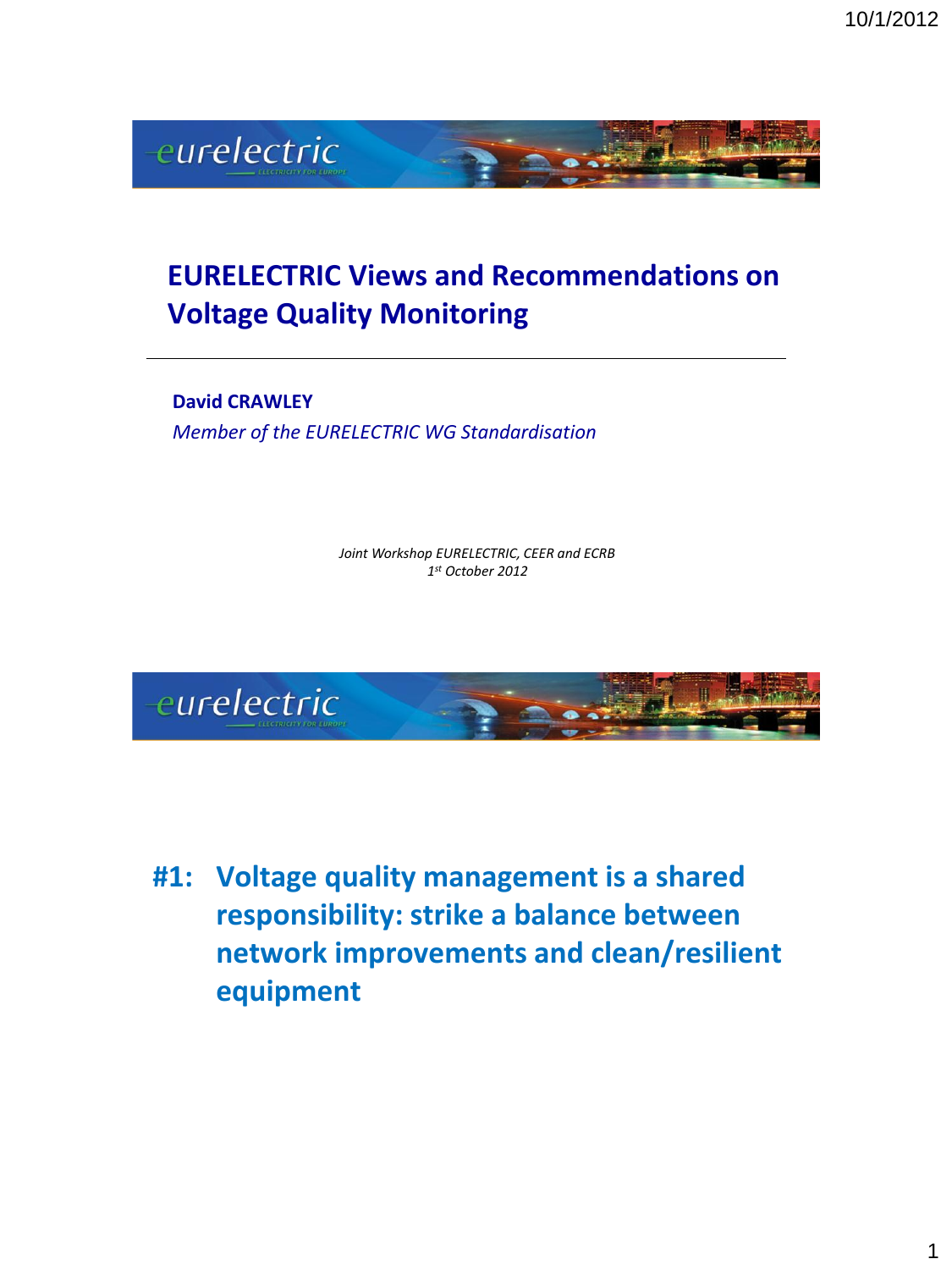

#### **Take into account all voltage quality factors**

- **Origin of Voltage disturbances:** 
	- Accidental faults
	- Network users
	- Electrical and electronic home appliances (Product standards)
- **Emission limits for network end-users**
- **DSO cannot be held solely responsible for voltage quality management**



#### **EURELECTRIC recommends:**

- Appropriate **voltage quality** in distribution networks is a **shared responsibility between TSOs, DSOs, equipment manufacturers** and **connected end-users**
- **Examine** the **cost of mitigating impact of voltage disturbances on equipment and network**
	- Conduct a study to evaluate the need for and feasibility of establishing (an) immunity curve(s)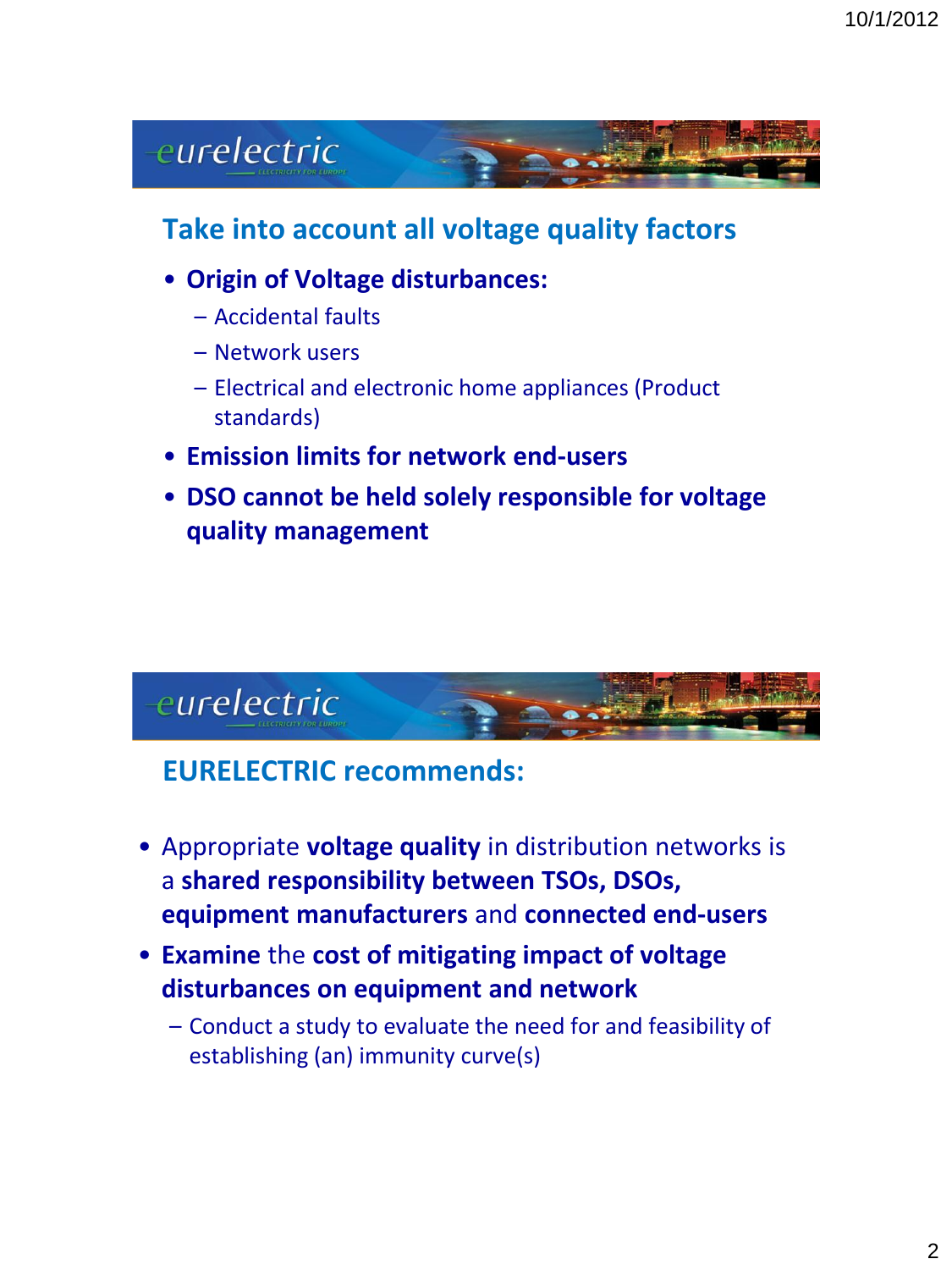

# **#2: Voltage quality in evolving distribution networks**



#### **Voltage Quality Requirements have to take into account new developments**

- Proliferation of **electric cars, distributed renewable generation, energy-efficient equipment and appliances** in the distribution networks
- **New loads and units** connected to the network **must comply with standards and grid codes**
- **EURELECTRIC** believes that demands for **stricter national regulation** should be driven by a **technical-economic analysis**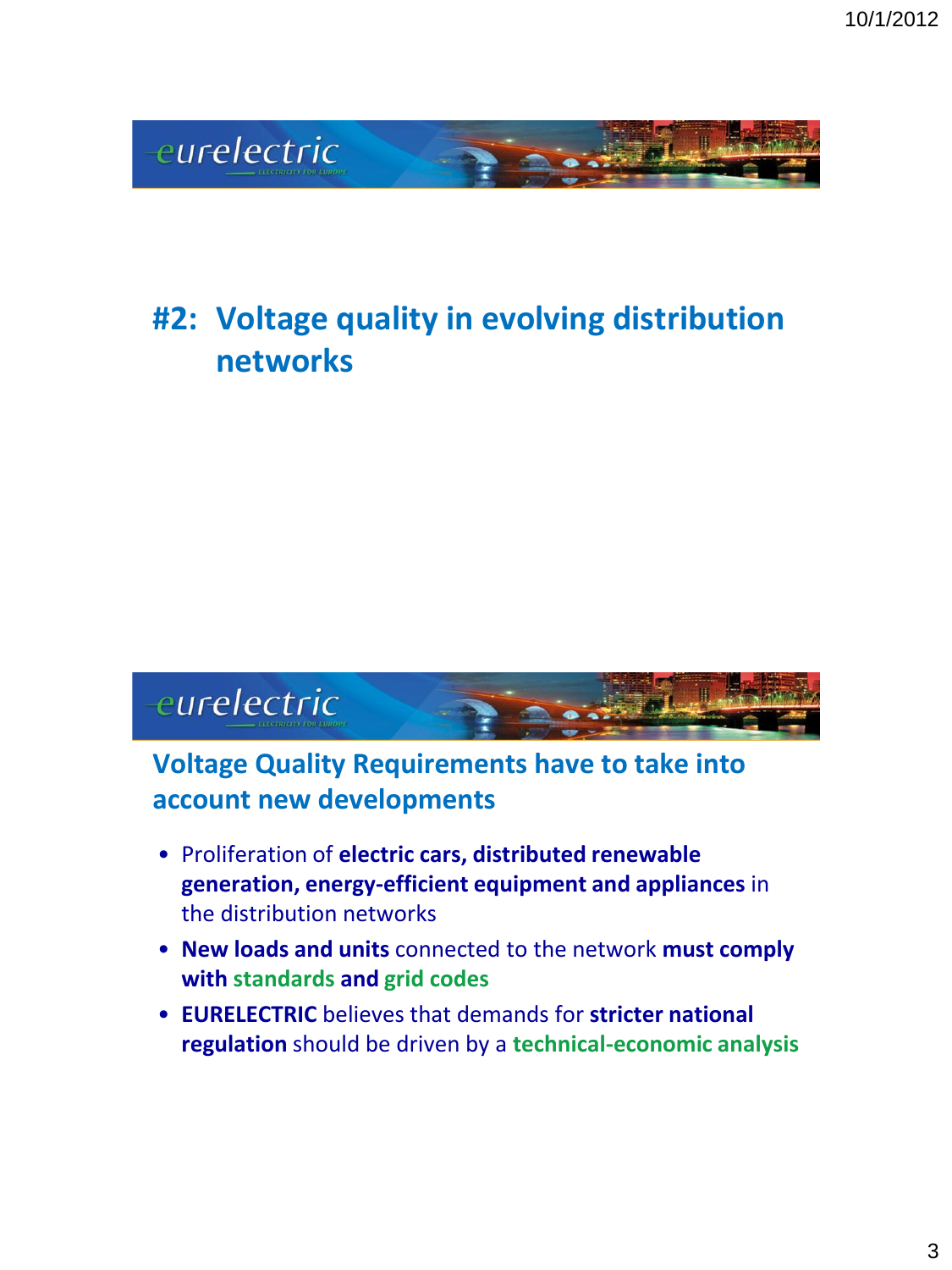

## **#3: Voltage Quality Monitoring : Considerations and Recommendations**



#### **Recommended improvements to improve VQM**

- **Harmonised format** is needed to ensure a **uniform data interpretation** across Europe
	- broad adoption of a standard report would facilitate voltage quality benchmarking between European regions
- Recognise the **cost** of **voltage monitoring** as a **distribution cost** hence appropriate resources will be available for proper monitoring schemes
- **EURELECTRIC promotes** a wide **voltage quality measurement campaign** based on **EN50160**